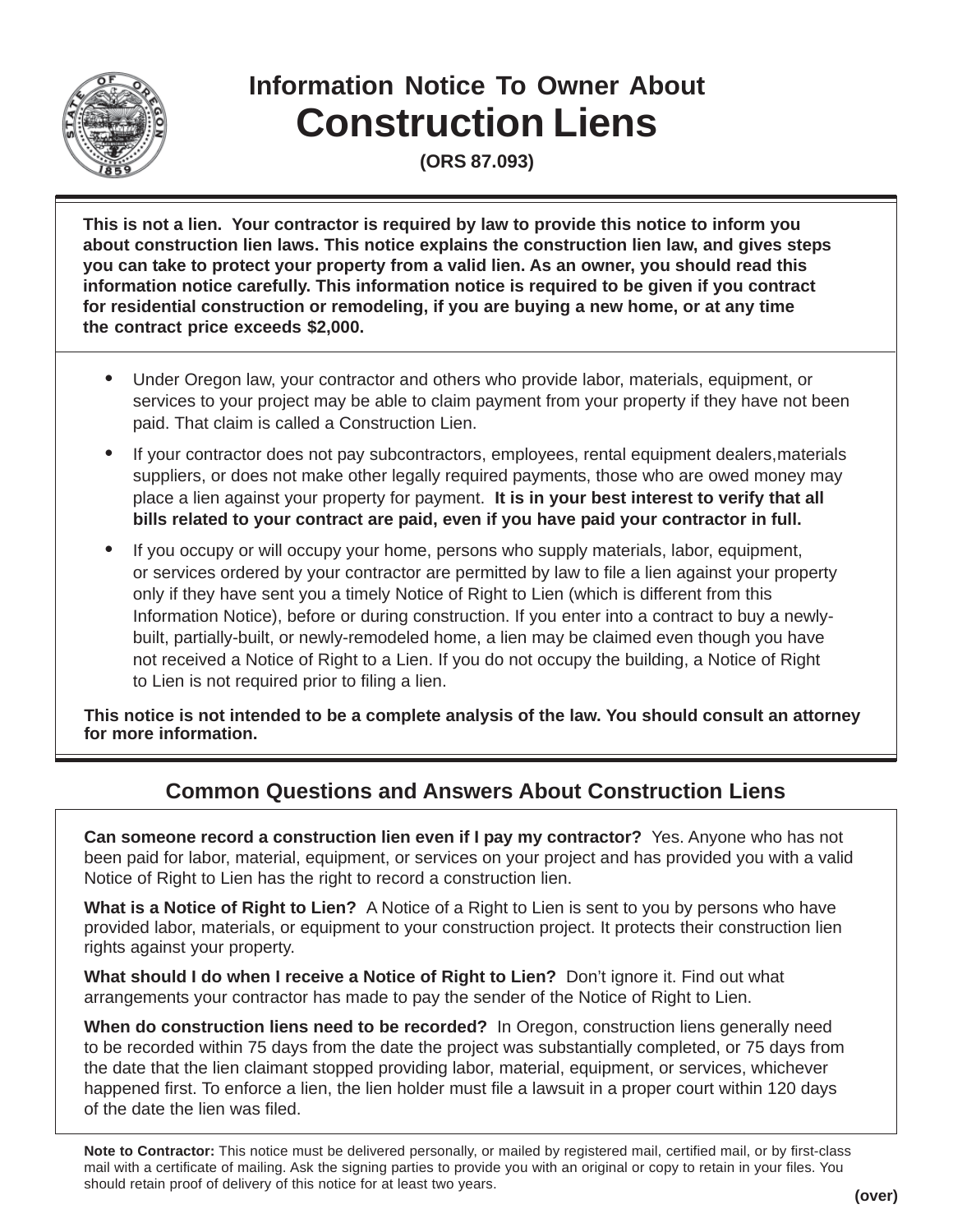### **Steps That Consumers Can Take to Protect Themselves**

- **Contact the Construction Contractors Board (CCB) and confirm that your contractor is licensed.** The law requires all construction contractors to be licensed with the CCB. Check a contractor's license online at the CCB consumer website: www.oregon.gov/ccb, or you can call 503-378-4621.
- **Review the Consumer Protection Notice (ORS 701.330(1))**, which your contractor must provide to you at the time of contract on a residential structure.
- **Consider using the services of an escrow agent** to protect your interests. Consult your attorney to find out whether your escrow agent will protect you against liens when making payments.
- **Contact a title company about obtaining a title policy** that will protect you from construction lien claims.
- **Find out what precautions, if any, will be taken** by your contractor, lending institution, and architect to protect your project from construction liens.
- **Ask the contractor to get lien waivers or lien releases** from every subcontractor, materials provider, equipment provider, and anyone else the contractor is responsible for paying. Do this before you give your contractor a progress payment.
- **Have a written contract with your contractor.** A written contract is **required** for projects greater than \$2,000. An original contractor that fails to provide a written contract as required by law, may not place a construction lien against the owner's property.
- **If you receive a Notice of Right to Lien, ask for a statement of the reasonable value of the materials, labor, equipment, or services** provided to your project from everyone who sends you a Notice of Right to Lien. If the information is not provided in a timely manner, the sender of the Notice of Right to Lien may still be able to file a construction lien, but will not be entitled to attorney fees.
- **When you pay your contractor, write checks made jointly payable to the contractor, subcontractors, materials, equipment, or services providers.** The checks name both the contractor and the subcontractor, materials or equipment provider. The checks can only be cashed if **both** the contractor and the subcontractor, materials or equipment provider endorses it. This ensures that the subcontractor and other providers will be paid by your contractor, and can eliminate the risk of a lien on your property.
- **Should you have a dispute with your contractor,** you may be able to file a complaint with the CCB and be reimbursed in whole or in part from the contractor's bond. For more details about help available through the agency, write to the CCB at PO Box 14140, Salem, OR 97309-5052 or call 503-378-4621.
- **Consult an attorney.** If you do not have an attorney, consider contacting the Oregon State Bar Referral Service at 503-684-3763 or 1-800-452-7636.

**Signing this Information Notice verifies only that you have received it. Your signature does not give your contractor or those who provide material, labor, equipment, or services, any additional rights to place a lien on your property.**

| CONTRACTOR:                            |      | <b>PROPERTY OWNER:</b>                 |      |
|----------------------------------------|------|----------------------------------------|------|
| Print Name (as it appears on contract) |      | Print Name (as it appears on contract) |      |
| Signature                              | Date | Signature                              | Date |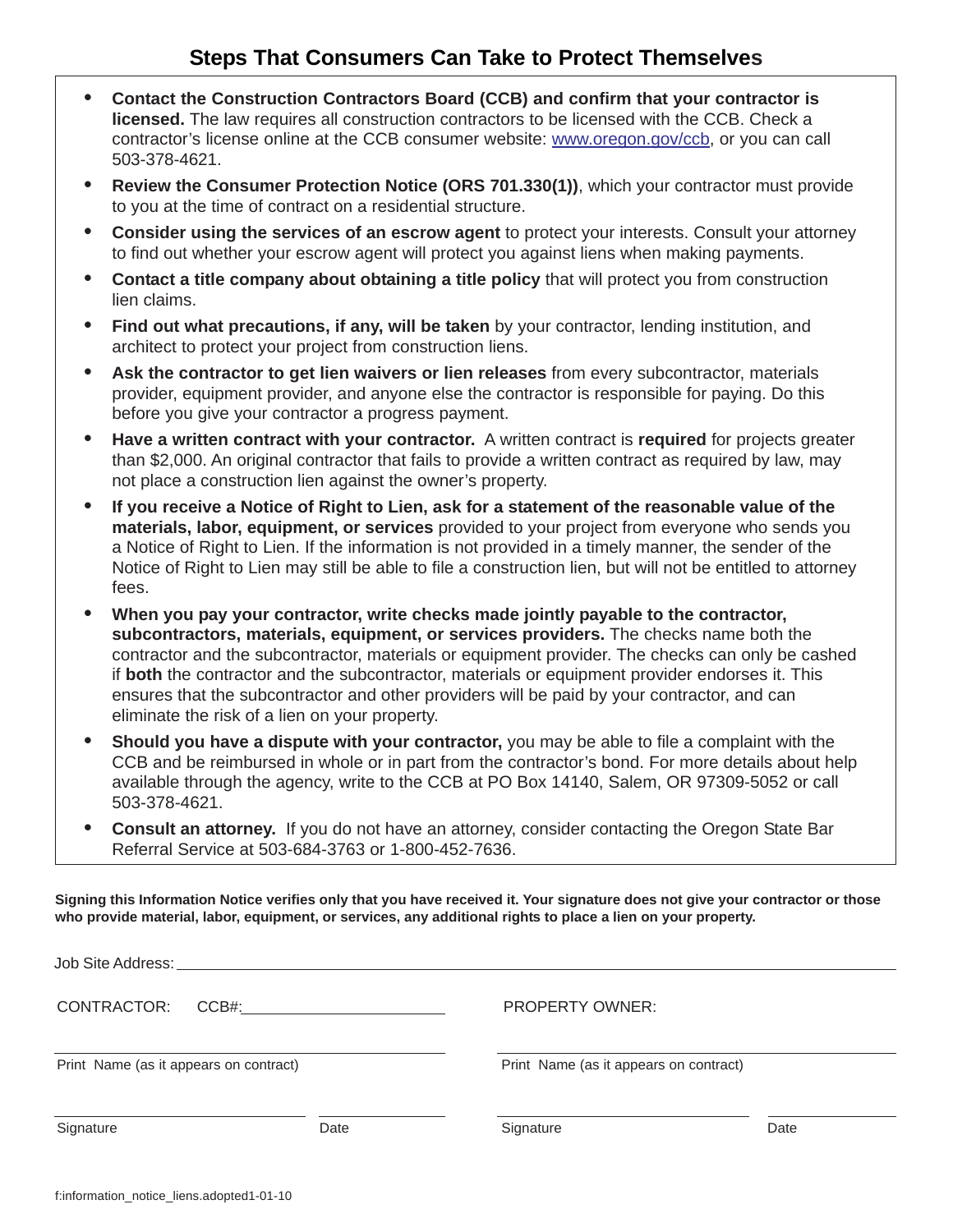

# **Notice of Procedure**

### **Regarding Residential Construction Arbitrations and Lawsuits**

**(ORS 701.330)**

Oregon law contains important requirements that homeowners must follow before starting an arbitration or court action against any contractor, subcontractor, or supplier (materials or equipment) for construction defects.

#### **Before you start an arbitration or court action, you must do the following:**

- 1. Deliver a written notice of any conditions that you believe are defective to the contractor, subcontractor, or supplier that you believe is responsible for the alleged defect.
- 2. Allow the contractor, subcontractor, supplier, or its agent, to visually inspect the possible defects and also allow the contractor, subcontractor, or supplier to do reasonable testing.
- 3. Provide the contractor, subcontractor, supplier, or its agent, the opportunity to make an offer to repair or pay for the defects. You are not obligated to accept any offer made.

There are strict procedures and deadlines that must be followed under Oregon law. Failure to follow those procedures or meet those deadlines will affect your right to start an arbitration or court action.

**You should contact an attorney** for information on the procedures and deadlines required under Oregon law.

**Your contractor is supplying this notice to you as required by Oregon law.**

CONTRACTOR: CCB#: The CONTRACTOR: CCB#: The CONTRACTOR: The CONTRACTOR: The CONTRACTOR: The CONTROL CONTROL CONTR

Print Contractor Name (as it appears on contract) Print Homeowner Name (as it appears on contract)

Signature of Authorized Representative Date **Signature** Signature **Signature** Date